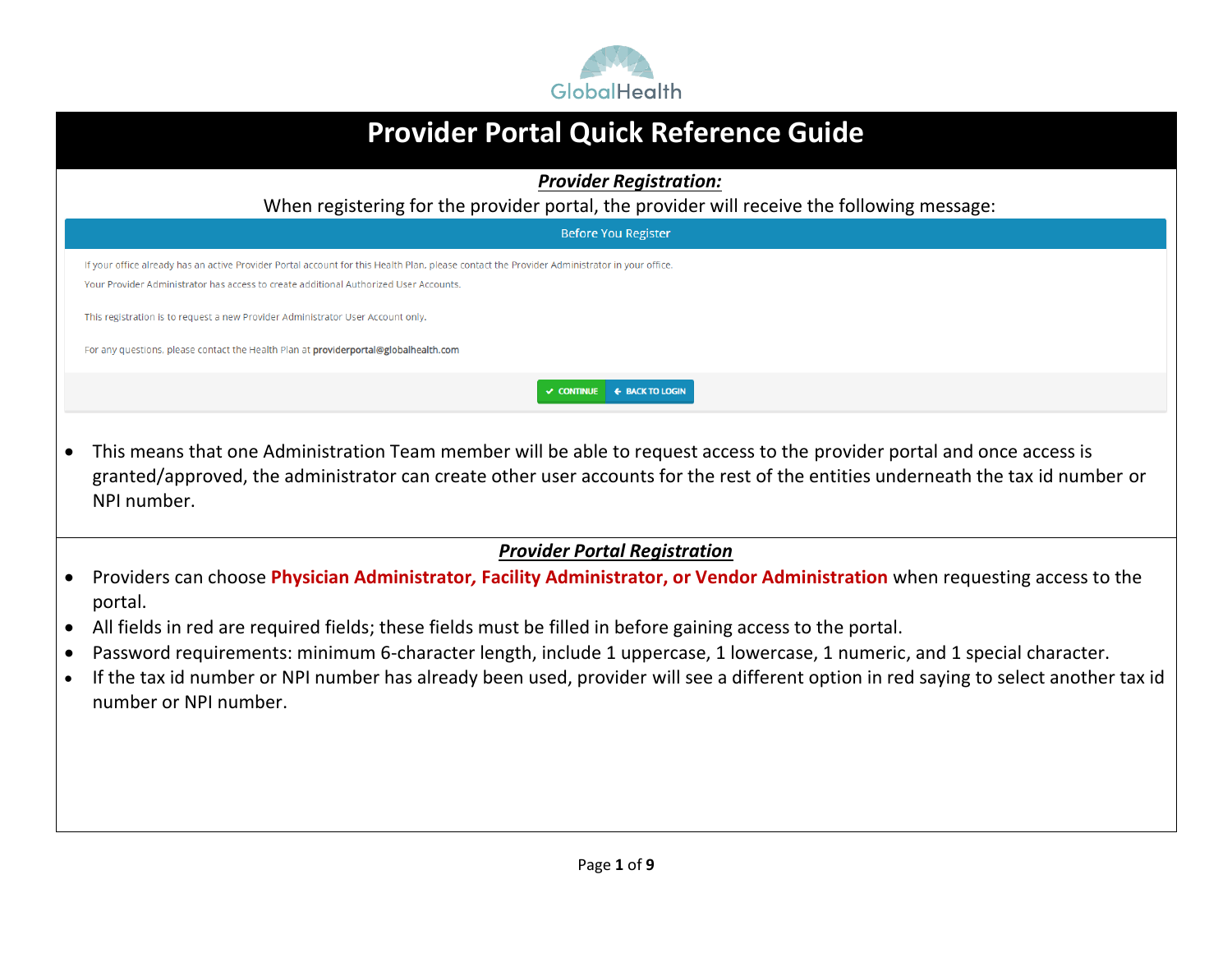

#### *Provider Portal Registration Cont.*

Once the registration is complete, the provider will receive a confirmation message stating that the Health Plan is currently reviewing the registration. The health plan will review the registration information and confirm that the information entered matches what's on file with the health plan. The provider will also receive an email stating that their access request has been submitted.

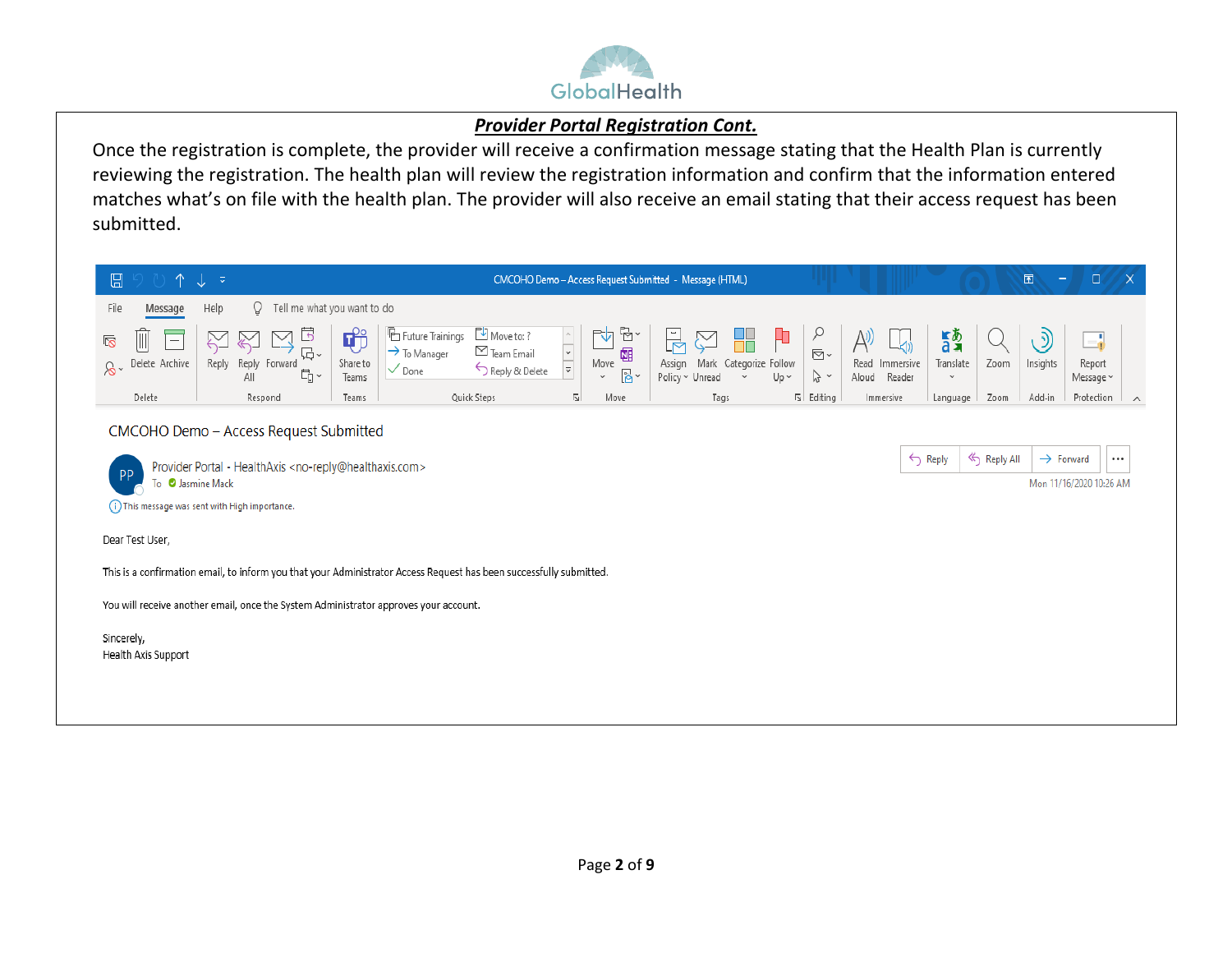

#### *Provider Portal Registration Cont.*

Once access for the administrator has been approved, the administrator will receive the following email:

| ⊞<br>↑                                                                   | st<br>್                                                                                                                                                                       |                                                                                                                                        |                                                                              |                                                       | CMCOHO Demo - New User Account - Message (HTML)          |                                                     |                                                         | $\Box$         | $\Box$<br>$\mathsf{x}$                                                         |
|--------------------------------------------------------------------------|-------------------------------------------------------------------------------------------------------------------------------------------------------------------------------|----------------------------------------------------------------------------------------------------------------------------------------|------------------------------------------------------------------------------|-------------------------------------------------------|----------------------------------------------------------|-----------------------------------------------------|---------------------------------------------------------|----------------|--------------------------------------------------------------------------------|
| File<br>Message                                                          | Ω<br>Help                                                                                                                                                                     | Tell me what you want to do                                                                                                            |                                                                              |                                                       |                                                          |                                                     |                                                         |                |                                                                                |
| Ш<br><b>To</b><br>$\overline{\phantom{m}}$<br>Delete Archive<br>$\infty$ | $\overline{\phantom{a}}$<br>$\approx$<br>N<br><b>记</b> 。<br>Reply Forward<br>Reply<br>島<br>All                                                                                | E<br><b>B</b> Future Trainings<br>$\rightarrow$ To Manager<br>Share to<br>$\vee$ Done<br>Teams                                         | Move to: ?<br>$\frac{1}{\sqrt{2}}$<br>$\boxdot$ Team Email<br>Reply & Delete | 립 ~<br>rh<br>唨<br>Move<br>$\frac{a_1}{b_1}$<br>$\sim$ | ᆗ<br>Mark Categorize Follow<br>Assign<br>Policy ~ Unread | ₽<br>H<br>$\overline{\boxdot}$ .<br>グー<br>$Up \sim$ | 昏っ<br>Translate<br>Read<br>Immersive<br>Aloud<br>Reader | Zoom           | ್ರಾ<br>$\overline{\phantom{a}}$<br>- a<br>Insights<br>Report<br>Message $\sim$ |
| Delete                                                                   | Respond                                                                                                                                                                       | Teams                                                                                                                                  | Quick Steps<br>$\overline{u}$                                                | Move                                                  | Tags                                                     | □ Editing                                           | Immersive<br>Language                                   | Zoom           | Add-in<br>Protection<br>$\curvearrowright$                                     |
| PP<br>To <b>O</b> Jasmine Mack                                           | <b>CMCOHO Demo - New User Account</b><br>Provider Portal - HealthAxis <no-reply@healthaxis.com><br/>(1) This message was sent with High importance.</no-reply@healthaxis.com> | If there are problems with how this message is displayed, click here to view it in a web browser.                                      |                                                                              |                                                       |                                                          |                                                     | Reply                                                   | <<br>Reply All | $\rightarrow$ Forward<br>$\cdots$<br>Mon 11/16/2020 10:27 AM                   |
| Dear Test User,                                                          |                                                                                                                                                                               |                                                                                                                                        |                                                                              |                                                       |                                                          |                                                     |                                                         |                |                                                                                |
|                                                                          | A new user account has been created for you to access the Provider Portal.                                                                                                    |                                                                                                                                        |                                                                              |                                                       |                                                          |                                                     |                                                         |                |                                                                                |
| User Name: testuser                                                      |                                                                                                                                                                               |                                                                                                                                        |                                                                              |                                                       |                                                          |                                                     |                                                         |                |                                                                                |
|                                                                          |                                                                                                                                                                               | Please validate your account, by selecting the email verification icon below. This link is time sensitive and will expire in 24 hours. |                                                                              |                                                       |                                                          |                                                     |                                                         |                |                                                                                |
|                                                                          | <b>Click Here To Verify Account</b>                                                                                                                                           |                                                                                                                                        |                                                                              |                                                       |                                                          |                                                     |                                                         |                |                                                                                |
|                                                                          | If you require additional assistance, please contact your Account Administrator.                                                                                              |                                                                                                                                        |                                                                              |                                                       |                                                          |                                                     |                                                         |                |                                                                                |
| Sincerely,<br><b>Health Axis Support</b>                                 |                                                                                                                                                                               |                                                                                                                                        |                                                                              |                                                       |                                                          |                                                     |                                                         |                |                                                                                |
|                                                                          |                                                                                                                                                                               |                                                                                                                                        |                                                                              |                                                       |                                                          |                                                     |                                                         |                |                                                                                |
|                                                                          |                                                                                                                                                                               | NOTE: If the provider misses the 24-Hour timeframe, the provider will need to click the Click Here To Verify button. This will take    |                                                                              |                                                       |                                                          |                                                     |                                                         |                |                                                                                |

NOTE: If the provider misses the 24-Hour timeframe, the provider will need to click the Click Here To Verify button. This will take the provider to the Provider Portal and a message will appear for the provider to resend the link to the email address used during registration.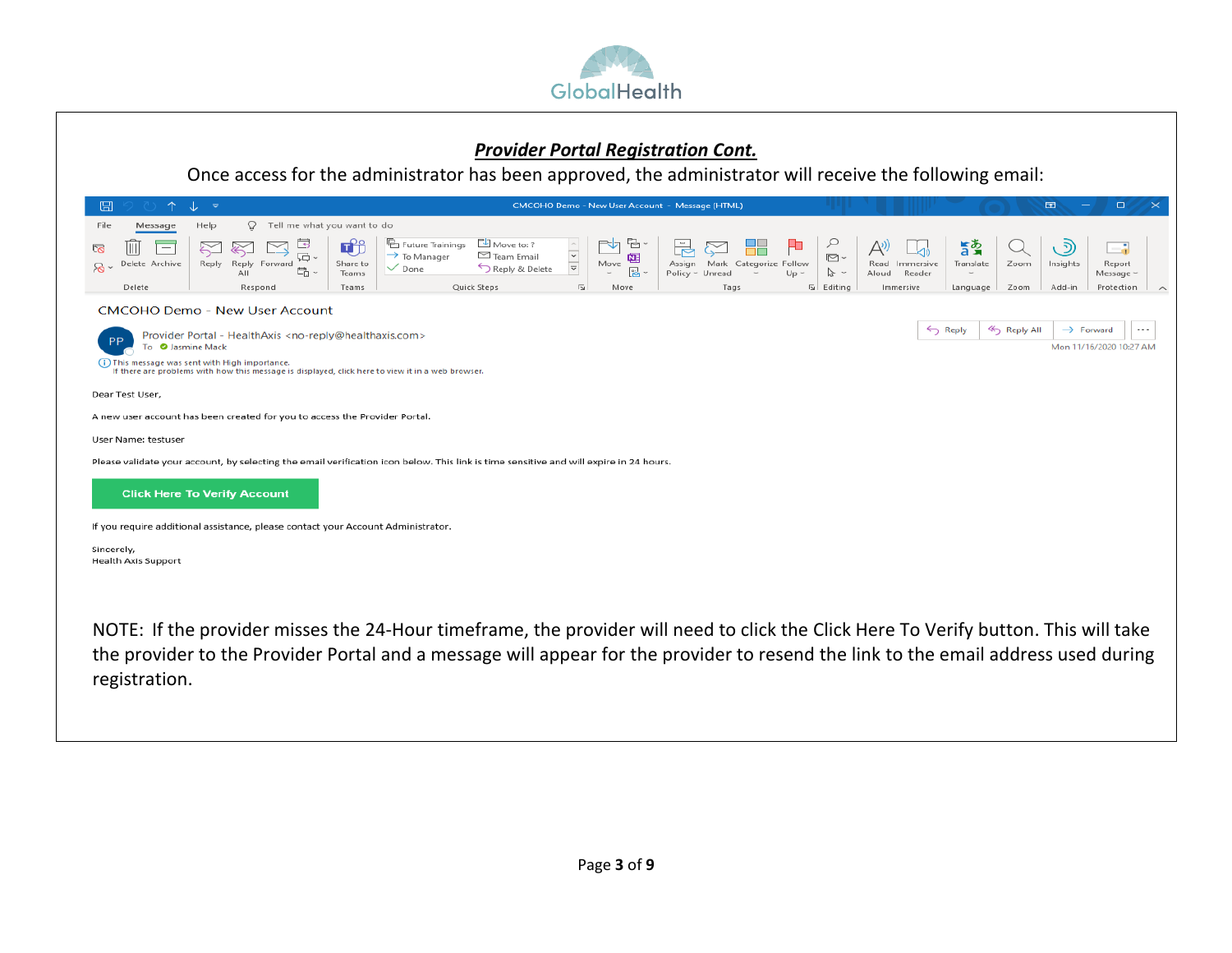

| <b>Browser Capability</b><br>To use the provider Portal, the<br>following browsers must be used: | <b>Portal Legend:</b><br>Allows users to update or edit<br>C - Edit/Update,<br>Something capable of being<br>- Delete<br>m<br>deleted<br>Note: This option will appear on the log in | <b>Terms of Use:</b><br>Once signed into the portal, the terms of use<br>page will be displayed. If the provider clicks<br>Do Not Accept the provider will not be logged<br>into the portal.<br>! Terms Of Use                                                                                                                                                                                                                                                                                                                                                                                                                                                                                                                                                                                                                                                                                                                                                                                              |
|--------------------------------------------------------------------------------------------------|--------------------------------------------------------------------------------------------------------------------------------------------------------------------------------------|-------------------------------------------------------------------------------------------------------------------------------------------------------------------------------------------------------------------------------------------------------------------------------------------------------------------------------------------------------------------------------------------------------------------------------------------------------------------------------------------------------------------------------------------------------------------------------------------------------------------------------------------------------------------------------------------------------------------------------------------------------------------------------------------------------------------------------------------------------------------------------------------------------------------------------------------------------------------------------------------------------------|
|                                                                                                  | screen. However, the system is utilized for<br>viewing data and some functions will not have<br>the delete capability.                                                               | HIPAA Privacy & Security Notice: By logging on to this system, I recognize, acknowledge and agree that transactions within this system are<br>tracked by user sign-on. By logging on to this system, I agree to abide by all appl<br>agree that protected health information must be kept confidential, and I agree to maintain that confidentiality. I recognize that unauthorized disclosure of protected health information may violate state and/or federal law                                                                                                                                                                                                                                                                                                                                                                                                                                                                                                                                         |
| Browser Capability - ✔ IE 10+, Chrome 20+, Firefox 5.0+                                          |                                                                                                                                                                                      | individual, the system licensee through whom I have the right to access this system, and owner of this system. I understand that violating<br>the confidentiality agreement or releasing information without proper authorization may result in legal action against me.<br>CPT copyright 2015 American Medical Association. All rights reserved. Fee schedules, relative value units, conversion factors and/or<br>related components are not assigned by the AMA, are not part of CPT, and the AMA is not recommending their use. The AMA does not<br>directly or indirectly practice medicine or dispense medical services. The AMA assumes no lia<br>herein. CPT is a registered trademark of the American Medical Association.<br>Unauthorized access to this system is prohibited. Access to this system is monitored. Attempted access or unauthorized access will be<br>investigated and prosecuted to the full extent of the law.<br>Click Accept to proceed or Do not Accept to exit the program. |
|                                                                                                  |                                                                                                                                                                                      | <b>X DO NOT ACCEPT</b>                                                                                                                                                                                                                                                                                                                                                                                                                                                                                                                                                                                                                                                                                                                                                                                                                                                                                                                                                                                      |

|                                                                                |                      |                                                                                      |                         | <b>Provider Portal Home Screen:</b>       |                                             |
|--------------------------------------------------------------------------------|----------------------|--------------------------------------------------------------------------------------|-------------------------|-------------------------------------------|---------------------------------------------|
| $\leftarrow$ $\rightarrow$ $\mathbb{C}$ a cmcohpprovider.demo.healthaxis.net/! |                      |                                                                                      |                         |                                           | $\star$ $\bullet$ :                         |
|                                                                                |                      | <b>XHealthAxis</b> Members Auths / Referrals v Claims v Providers v Administration v |                         |                                           | <b>O</b><br><b>1</b> Welcome jasmine.mack – |
|                                                                                | Notice Bulletins - O |                                                                                      | $\boldsymbol{\wedge}$   | Referral Highlights (Since: June 7, 2021) | $\hat{\phantom{a}}$                         |
| <b>Action</b>                                                                  | Date *               | <b>Message</b>                                                                       | <b>Download</b>         | <b>Authorization By Status</b>            |                                             |
| <b>DISMISS</b>                                                                 | Aug 6, 2021 9:53 AM  | Message to all, please see attached                                                  | InsurancePolicyCert.pdf | Approved                                  | $\bullet$                                   |
|                                                                                |                      |                                                                                      |                         | Denied                                    | $\bullet$                                   |
|                                                                                |                      |                                                                                      |                         | In Process                                | $\bullet$                                   |
|                                                                                |                      |                                                                                      |                         | Void                                      | $\bullet$                                   |
|                                                                                |                      |                                                                                      |                         | Total                                     |                                             |
|                                                                                |                      |                                                                                      |                         | <b>图 Hospital Census Data</b>             | $\checkmark$                                |
|                                                                                |                      |                                                                                      |                         |                                           |                                             |
|                                                                                |                      |                                                                                      |                         |                                           |                                             |
|                                                                                |                      |                                                                                      |                         |                                           |                                             |
|                                                                                |                      |                                                                                      |                         |                                           |                                             |
|                                                                                |                      |                                                                                      |                         |                                           |                                             |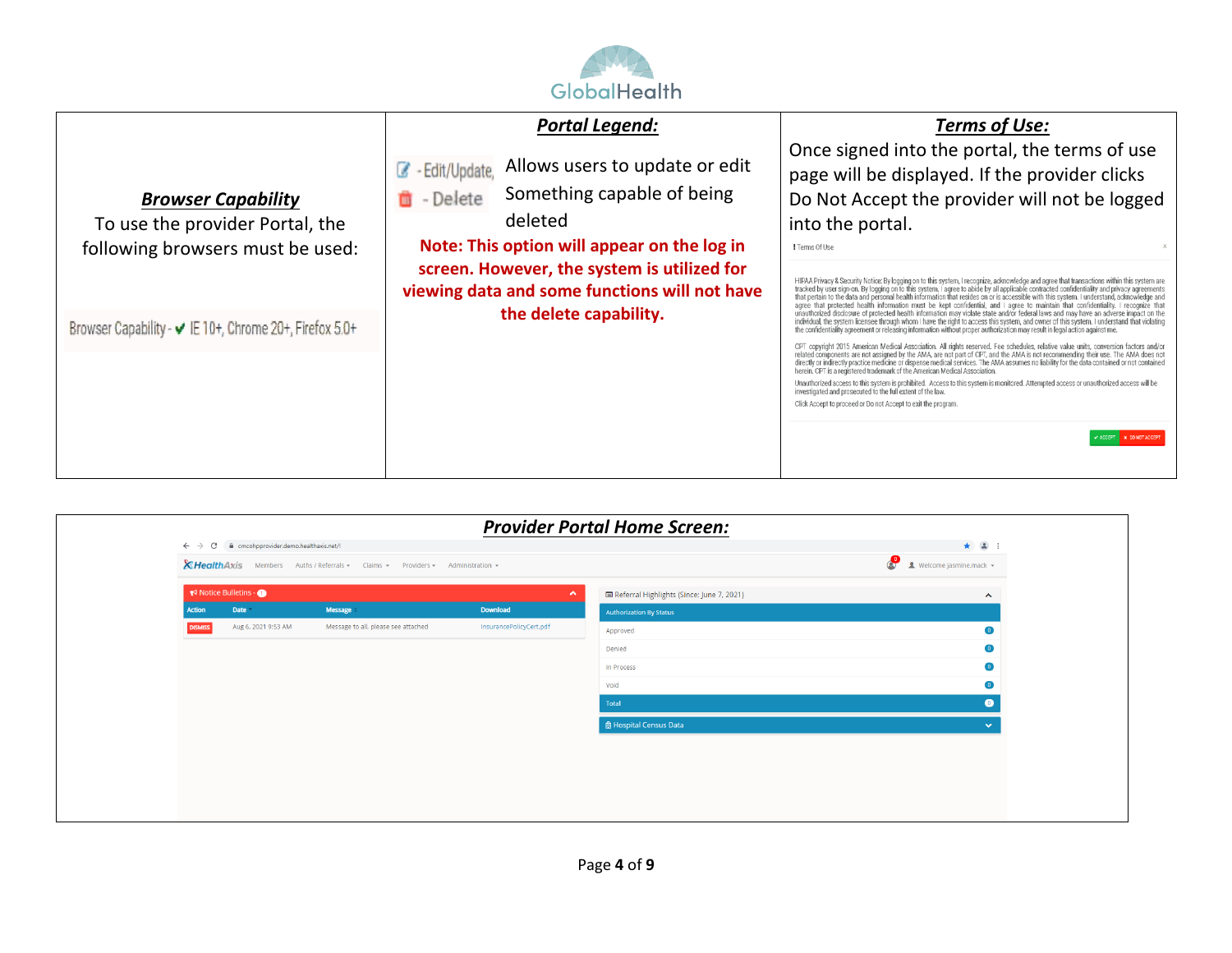

|                                                                                                                                                                                                                                                                                                                                                                                                                                                                                                                                                           | <b>Health Axis Logo:</b>                                                                                                                                                                                                                                                                                                                                                                                                                                                                                           |
|-----------------------------------------------------------------------------------------------------------------------------------------------------------------------------------------------------------------------------------------------------------------------------------------------------------------------------------------------------------------------------------------------------------------------------------------------------------------------------------------------------------------------------------------------------------|--------------------------------------------------------------------------------------------------------------------------------------------------------------------------------------------------------------------------------------------------------------------------------------------------------------------------------------------------------------------------------------------------------------------------------------------------------------------------------------------------------------------|
|                                                                                                                                                                                                                                                                                                                                                                                                                                                                                                                                                           | Health <sup>@</sup> Axis                                                                                                                                                                                                                                                                                                                                                                                                                                                                                           |
|                                                                                                                                                                                                                                                                                                                                                                                                                                                                                                                                                           | Clicking the Health Axis logo from any module will take the user back to the portal home screen.                                                                                                                                                                                                                                                                                                                                                                                                                   |
| $\blacksquare$ Welcome smithtest $\blacktriangleright$<br><b>A</b> Privacy Policy<br>& Change Password<br><b>O</b> Help<br>$\Theta$ Logout<br>Providers can utilize the dropdown located next to their name<br>to:<br><b>View Privacy Policy</b><br>$\bullet$<br><b>Change Password</b><br>View helpful URLs and Links configured in Help<br>Logout                                                                                                                                                                                                       | Administration $\sim$<br>& Roles<br>& Users<br>The Vendor/Facility/Physician Administrator can use the<br>dropdown located next to Administration to:<br>View/ Create/ Modify Roles<br>$\bullet$<br>View/Create/Modify Users<br>$\bullet$<br>Note: Only Administrators will have this option.                                                                                                                                                                                                                      |
| <b>Member Search:</b><br><b>Member Searc</b><br>First Name<br>Member DO<br>demher ID<br>Member<br>edicare ID<br>Line Of Busines<br>enefit Plan<br>Select an Optic<br>Medicare ID<br>elect an Opt<br>Q SEARCH DRESET<br>Note: All member id numbers for the state of Oklahoma start with<br>the letter "OK" or Numeric numbers. All member id numbers for<br>the state of Texas start with the letter "TX" and are all 11<br>characters long. All member id numbers for the state of Arizona<br>start with the letter "AZ" and are all 11 characters long. | <b>Member Search Cont.</b><br>Provider can search by Member ID; Last Name, First Name<br>$\bullet$<br>and DOB; or Medicare ID.<br>Providers can only view members that are tied to the PCP.<br>$\bullet$<br>Facility/Vendor can search for all members but will need to<br>$\bullet$<br>enter Member ID and DOB or Medicare ID number.<br>If requested information is entered within the member<br>$\bullet$<br>search properly and a member record is not displayed, this<br>means that the member is not active. |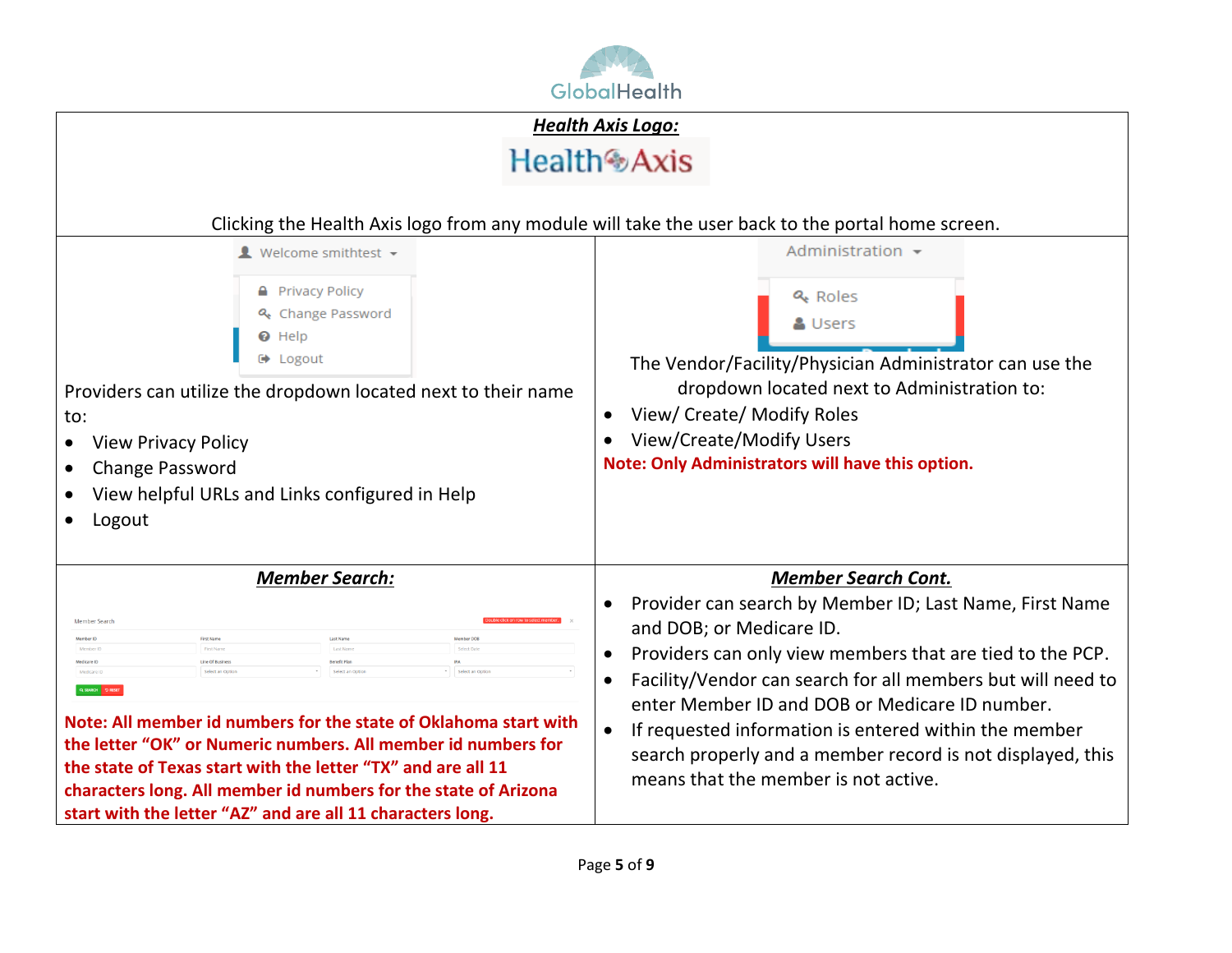

|                                        |                                                          |                        |                                                                            |                          | Note: When reviewing eligibility for the current year, the user may<br>see a 12/31 termination date in the system which indicates the<br>Medicare Advantage member will be active for the entire year. |
|----------------------------------------|----------------------------------------------------------|------------------------|----------------------------------------------------------------------------|--------------------------|--------------------------------------------------------------------------------------------------------------------------------------------------------------------------------------------------------|
|                                        |                                                          |                        | <b>Eligibility Screen:</b>                                                 |                          |                                                                                                                                                                                                        |
|                                        | A Home > & Member - [Doe, John - SL1234567801 ] > Detail |                        |                                                                            |                          |                                                                                                                                                                                                        |
| AUTHORIZATION ~<br>$CLAIM \rightarrow$ | PROBLEMS & PRINT                                         |                        |                                                                            |                          |                                                                                                                                                                                                        |
| <b>O</b> Member Information            |                                                          |                        |                                                                            |                          |                                                                                                                                                                                                        |
| Name                                   | Doe, John                                                | Date Of Birth          | 01/01/1968                                                                 | Phone                    | (408) 999-9999                                                                                                                                                                                         |
| <b>Status</b>                          | <b>Active Member</b>                                     | Age                    | 53                                                                         | <b>Email Address</b>     | teresa.howeth@healthaxis.com                                                                                                                                                                           |
| Member ID                              | SL1234567801                                             | Gender                 | Male                                                                       | Address                  | 500 Test Road, Charleston WV 25301                                                                                                                                                                     |
| Medicare ID                            |                                                          | <b>Marital Status</b>  | Married                                                                    | <b>Emergency Contact</b> |                                                                                                                                                                                                        |
| Primary Language                       | English                                                  | Employment             | <b>Full Time</b>                                                           | <b>Emergency Phone</b>   |                                                                                                                                                                                                        |
|                                        |                                                          |                        | Note: The eligibility screen can be printed to place in the member's file. |                          |                                                                                                                                                                                                        |
|                                        |                                                          |                        | <b>Claim Information:</b>                                                  |                          |                                                                                                                                                                                                        |
| Home > Q Search Claim                  |                                                          |                        |                                                                            |                          |                                                                                                                                                                                                        |
|                                        |                                                          |                        |                                                                            |                          |                                                                                                                                                                                                        |
| Q Search Claim                         |                                                          |                        |                                                                            |                          |                                                                                                                                                                                                        |
| <b>Claim Number</b>                    |                                                          | <b>Claim Status</b>    | <b>DOS From</b><br>$\overline{\mathbf v}$                                  |                          | <b>DOS To</b>                                                                                                                                                                                          |
| Claim Number                           |                                                          | Select an Option       | Select Date                                                                |                          | <b>Select Date</b>                                                                                                                                                                                     |
| Member                                 |                                                          | Provider               | <b>Line Of Business</b>                                                    | <b>IPA</b>               |                                                                                                                                                                                                        |
| Member ID                              | Q FIND                                                   | <b>Provider Number</b> | Q FIND<br>$\pmb{\times}$<br>Select an Option                               | $\overline{\mathbf{v}}$  | Select an Option                                                                                                                                                                                       |
| Q SEARCH DRESET                        | Institutional Claim (UB) Professional Claim (HCFA)       |                        |                                                                            |                          |                                                                                                                                                                                                        |
|                                        |                                                          |                        | Providers will have the capability to view claims for a member.            |                          |                                                                                                                                                                                                        |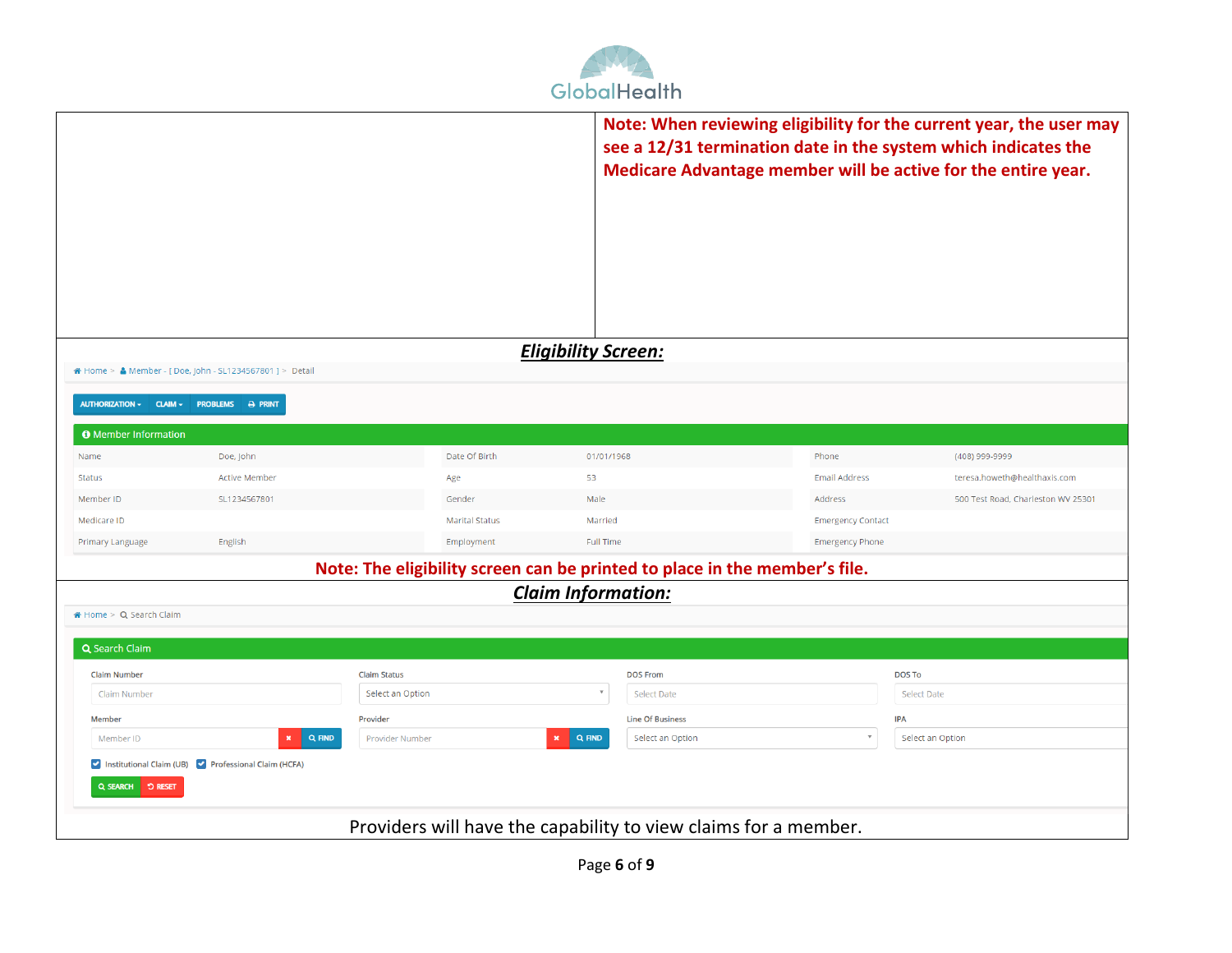

| Search By<br>Search for<br><b>Line Of Business</b><br><b>IPA</b><br>$\times$ $\times$<br>TIN<br>123456789<br>Select an Option<br>Select an Option |  |
|---------------------------------------------------------------------------------------------------------------------------------------------------|--|
|                                                                                                                                                   |  |
|                                                                                                                                                   |  |
| City<br>Zip Code<br>Locality<br>Specialty                                                                                                         |  |
| Select an Option<br>City<br>Select an Option<br>Zip                                                                                               |  |

| <b>Claim Information Cont.</b>                                                                         | <b>Claim Information Cont.</b>                     | <b>Claim information Cont.</b>                                               |
|--------------------------------------------------------------------------------------------------------|----------------------------------------------------|------------------------------------------------------------------------------|
| <b>Find</b> can be used to perform a                                                                   | Providers can choose to view Institutional         | <b>Claim Status</b>                                                          |
| search using various search                                                                            | Claims (UB) or Professional Claims (HCFA).         | Select an Option                                                             |
| criteria.                                                                                              | Both are automatically checked; the                | In Process                                                                   |
| Provider<br>Member<br>$\mathbf{x} = \mathbf{Q}$ RND<br>$x \mid Q$ FIND<br>Provider Number<br>Member ID | provider can deselect if one is not needed.        | Paid                                                                         |
|                                                                                                        |                                                    | Denied<br>Adjusted<br> C                                                     |
|                                                                                                        | Institutional Claim (UB) Professional Claim (HCFA) | If a status other than Paid, Denied or<br>Adjusted is shown, the claim is In |
|                                                                                                        |                                                    | Process.                                                                     |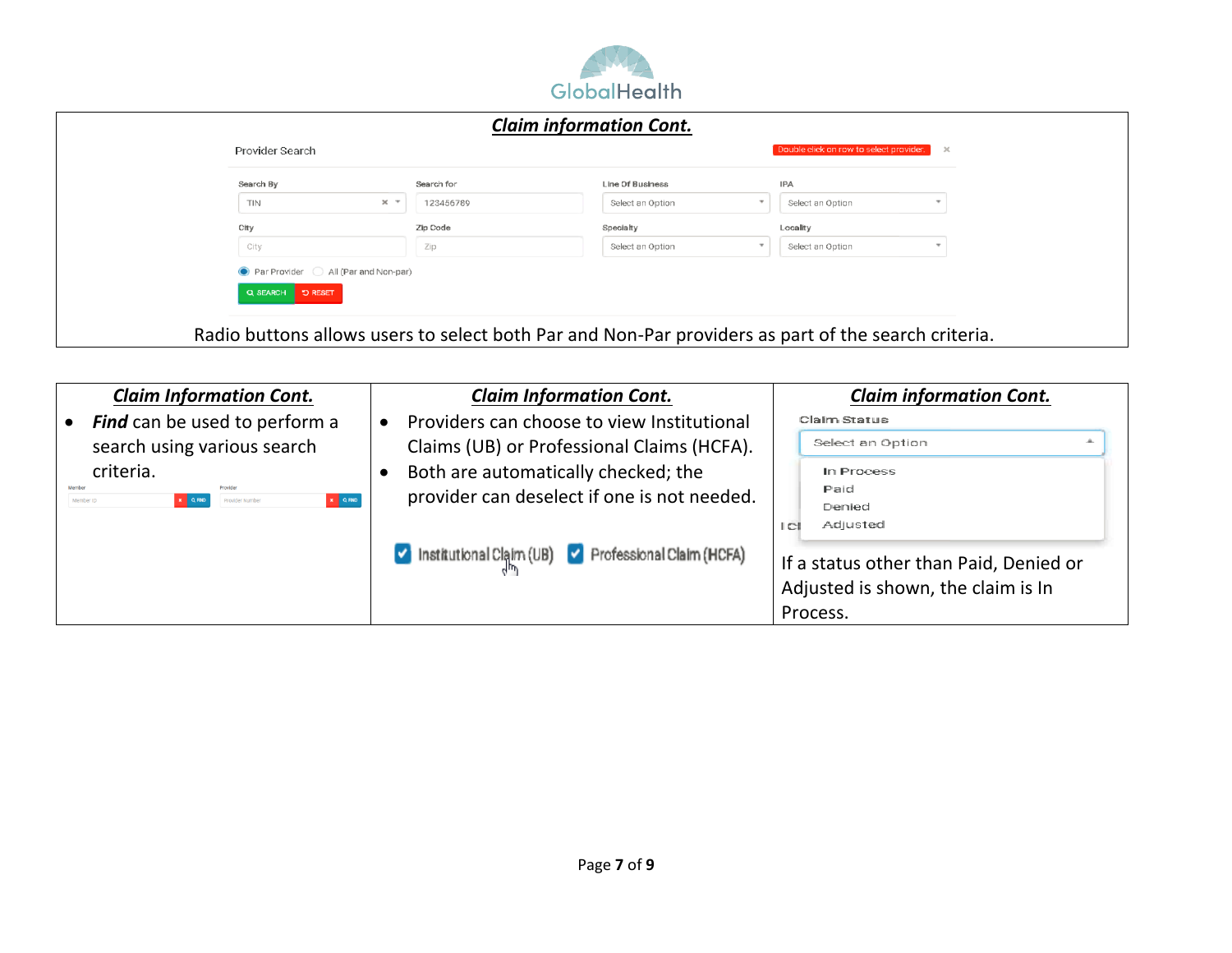

#### *Explanation of Payment*

Within the Check Details sections providers can obtain check information and request an EOP for the specific claim or EOPs for that check. After selecting what is needed (EOP for the claim or EOP for check), the provider will need to click DEMAND. Providers will not need to select EOB as this is provided to members by the Health Plan.

| <b>Check Details</b>                              |                 |            |       |          |  |
|---------------------------------------------------|-----------------|------------|-------|----------|--|
| Check No.                                         | Date            | Amount     | Total |          |  |
| NC10000                                           | 06/05/2018      | $S \cup D$ |       | $S \Box$ |  |
| ● EOP this Claim ● EOP for Check ■ EOB this Claim | <b>A</b> DEMAND |            |       |          |  |

## *Member Benefit Information:*

• A description of the member's benefit plan can be viewed within the provider portal.

| <b>O</b> Current Coverage |                         |                      |                                  | $\hat{\phantom{a}}$                                                                    |
|---------------------------|-------------------------|----------------------|----------------------------------|----------------------------------------------------------------------------------------|
| Health Plan               | <b>Health Alliance</b>  | <b>PCP</b>           | DEFAULT, DEFAULT - [ P00001065 ] | <b>Benefit Plan Description</b>                                                        |
| Line Of Business          | <b>HPHCMCR</b>          | <b>PCP Ethnicity</b> |                                  | Plan Name: HP19017 - Health Alliance Value Rx Plus (PPO)<br>Max Out of Pocket: \$3,400 |
| Benefit Plan              | HP19017                 | <b>PCP Location</b>  | DEFAULT Mansfield, MA 02048      | Contract Number: H1660<br>PBP Number: 017                                              |
| <b>IPA</b>                |                         | PCP Phone            | (999) 999-9999                   |                                                                                        |
| Effective - Term Date     | 06/01/2019 - 06/30/2019 | PCP Fax              |                                  |                                                                                        |
| <b>Primary Facility</b>   |                         | Primary Lab          |                                  |                                                                                        |

## **Submit Authorizations and/or Referrals**

• The Submit New Authorization screen will allow users to generate an authorization submission in the system by searching for the member and completing the required fields.